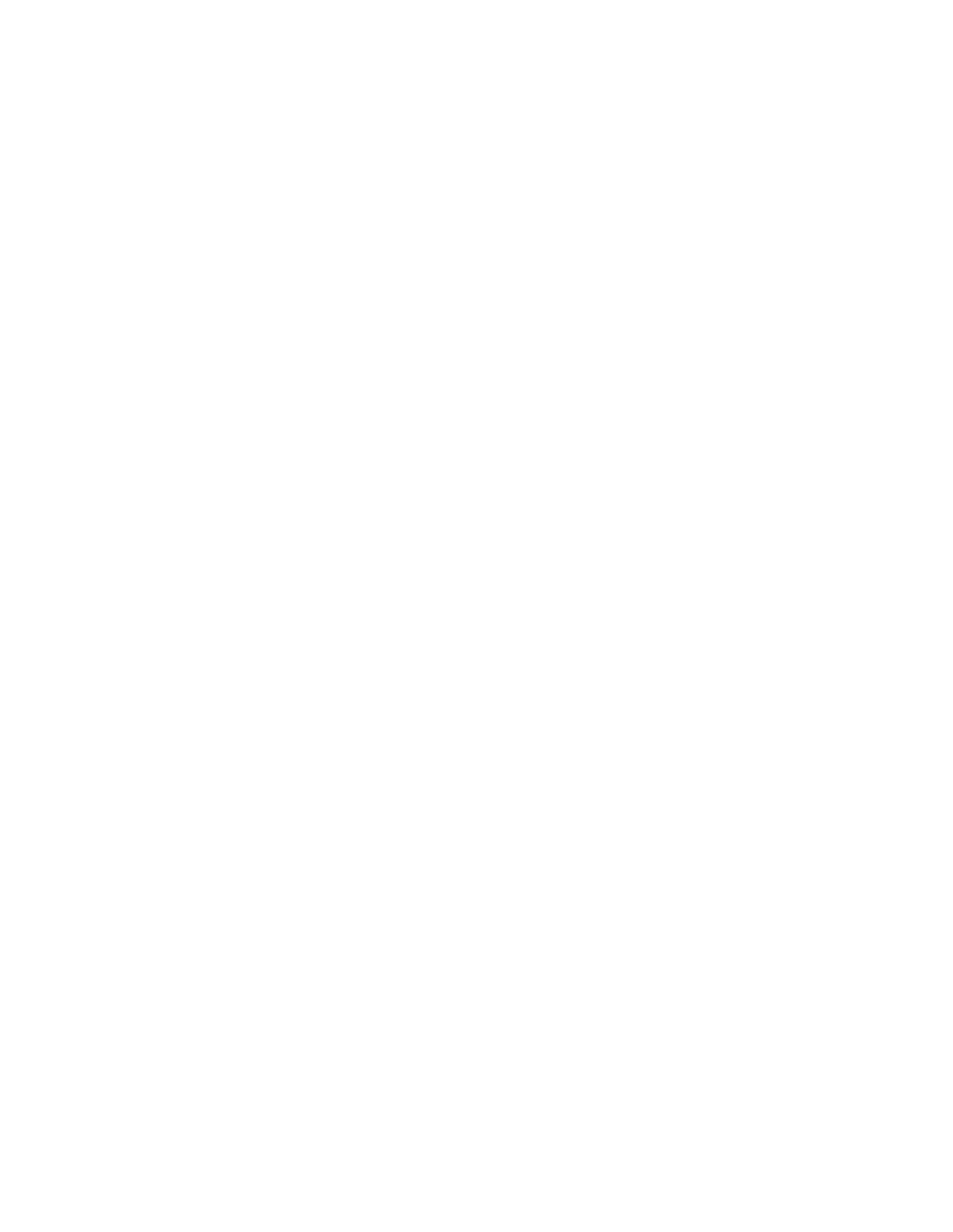



**Client Sample ID:** Main Floor **Laboratory ID:** 6010-4

## **Contamination Index**<sup>1</sup> Building Sources

Use the Contamination Index (CI) below to help you find products in your home that may be affecting your indoor air quality. Removing or reducing these products will improve your air quality. The concentrations reported here are approximate and may not add up to the TVOC value on page 2 of this report. These categories are typically part of the structure of the home and may be more difficult to reduce in the short term. Recent construction or renovation will often cause these categories to be elevated. The CI classifications begin at Normal and progress through Moderate, Elevated, High and Severe. These severity classifications are determined using a combination of statistical data gathered from thousands of samples and health information specific to each CI category. Levels indicated as Elevated, High, or Severe should be immediately addressed, and those listed as Moderate are areas that can be improved over time.

| Contamination Index Category       | Estimated<br>VOC Level<br>(nq/L) | Severitv        | Description and Suggestions for VOC Reduction                                                                                                                                                                                                                                                                                                                                                                                                                                                                                                                                                                                                                                                                       |  |
|------------------------------------|----------------------------------|-----------------|---------------------------------------------------------------------------------------------------------------------------------------------------------------------------------------------------------------------------------------------------------------------------------------------------------------------------------------------------------------------------------------------------------------------------------------------------------------------------------------------------------------------------------------------------------------------------------------------------------------------------------------------------------------------------------------------------------------------|--|
| Coatings (Paints, Varnishes, etc.) | 270                              | <b>Moderate</b> | Includes interior and exterior paints (including low- or no-VOC<br>paints), varnishes, lacquers, some sealants, and other products that<br>can be classified as a coating over a surface. Typically, VOCs from<br>these products are in the 10 to 14 carbon size range and can linger<br>for several months, sometimes longer. Ventilate as much as possible<br>during and after application of these products and dispose of opened<br>but unused products and related supplies if possible or store in areas<br>that will minimize off gassing. There is some overlap between<br>chemical compounds associated with 'Coatings (Paints, Varnishes,<br>etc.)' and those found in 'Fuel Oil, Diesel Fuel, Kerosene.' |  |
| <b>PVC Cement</b>                  | 0                                | <b>Normal</b>   | PVC cement is used to join pieces of PVC pipe together, usually for<br>plumbing.                                                                                                                                                                                                                                                                                                                                                                                                                                                                                                                                                                                                                                    |  |
| HFCs and CFCs (FreonsTM)           | 3                                | <b>Norma</b>    | Most often used as refrigerants for air conditioners and<br>refrigerator/freezers and propellants for blown-in insulation, cushions,<br>aerosol cans, etc. Many of these chemical compounds are being<br>phased out because of the Montreal Protocol.                                                                                                                                                                                                                                                                                                                                                                                                                                                               |  |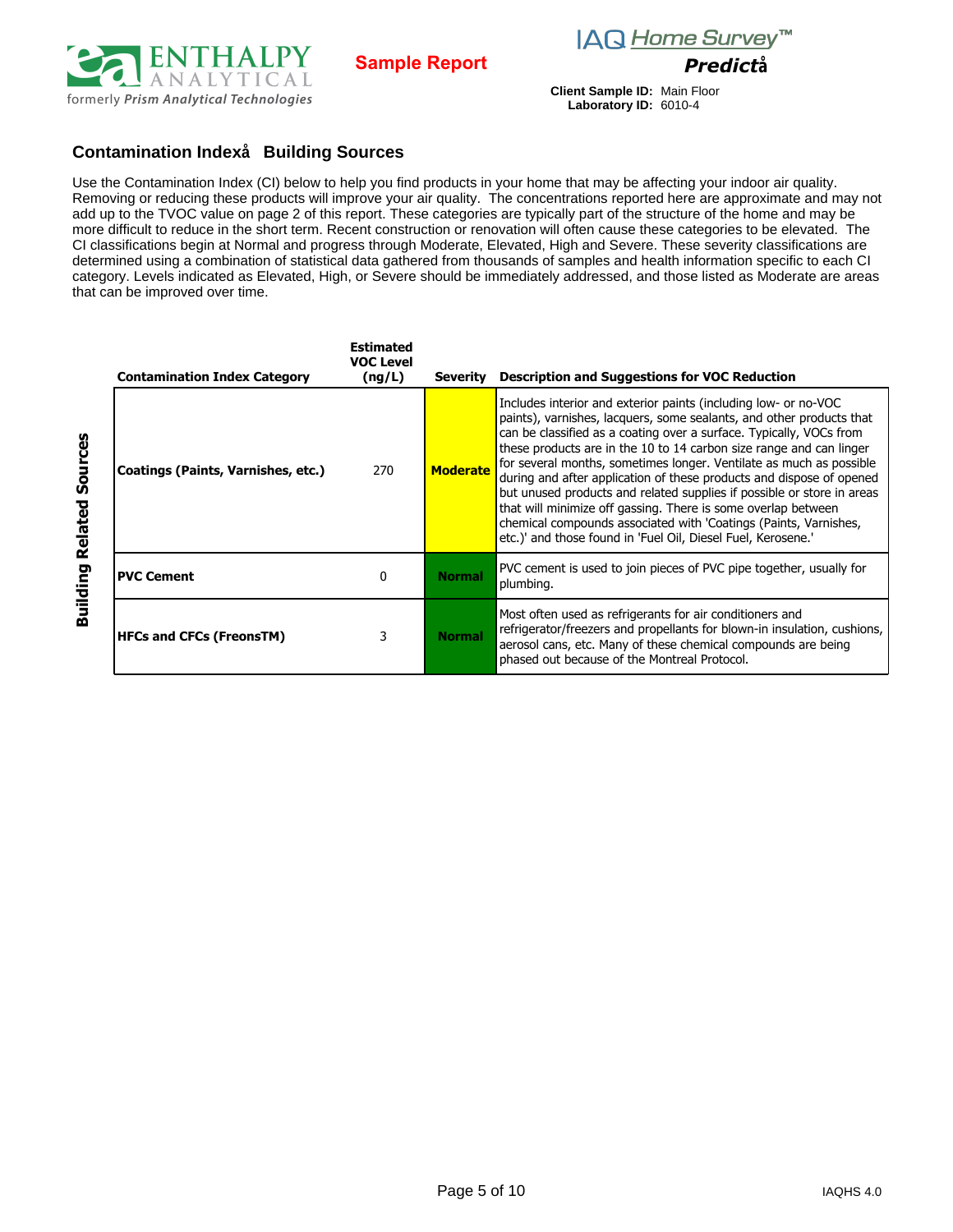





**Client Sample ID:** Main Floor **Laboratory ID:** 6010-4

# **Contamination Index™ Mixed Building and Lifestyle Sources**

Use the Contamination Index (CI) below to help you find products in your home that may be affecting your indoor air quality. Removing or reducing these products will improve your air quality. The concentrations reported here are approximate and may not add up to the TVOC value on page 2 of this report. These categories could belong to either the Building or Lifestyle groups so additional investigation may be necessary to determine which source is more likely. The CI classifications begin at Normal and progress through Moderate, Elevated, High and Severe. These severity classifications are determined using a combination of statistical data gathered from thousands of samples and health information specific to each CI category. Levels indicated as Elevated, High, or Severe should be immediately addressed, and those listed as Moderate are areas that can be improved over time.

| <b>Contamination Index Category</b>                       | <b>Estimated</b><br><b>VOC Level</b><br>(ng/L) | Severity      | <b>Description and Suggestions for VOC Reduction</b>                                                                                                                                                                                                                                                                                                                                                                                                                                                                       |
|-----------------------------------------------------------|------------------------------------------------|---------------|----------------------------------------------------------------------------------------------------------------------------------------------------------------------------------------------------------------------------------------------------------------------------------------------------------------------------------------------------------------------------------------------------------------------------------------------------------------------------------------------------------------------------|
| <b>Building Materials-Toluene Based</b>                   | 0                                              | <b>Normal</b> | Adhesives and glues used in construction and maintenance, arts and<br>crafts; adhesive removers; contact cement; sealants; coatings (paint,<br>polyurethane, lacquer, thinner); automotive products, including parts<br>cleaners. Additional sources include gasoline and other fuels.                                                                                                                                                                                                                                     |
| Gasoline                                                  | 17                                             | <b>Normal</b> | VOCs from gasoline are typically a result of off-gassing from gas<br>containers and gas-powered equipment such as lawnmowers, snow<br>blowers, mini-bikes, etc. that are stored in attached garages or<br>basements. Does not include exhaust emissions. These items should<br>be stored externally to the home. Additionally, gasoline VOCs can<br>linger on clothing after refueling an automobile at a gas station.<br>Gasoline includes chemical compounds that are also included in the<br>'Light Solvents' category. |
| Fuel Oil, Diesel Fuel, Kerosene                           | $\mathbf 0$                                    | <b>Normal</b> | Often found in garages and basements. These fuels are not very<br>volatile so will not readily get into the air, but they can linger for a<br>long time and produce a strong, unpleasant odor. Does not include<br>exhaust emissions. There is some overlap between chemical<br>compounds associated with 'Fuel Oil, Diesel Fuel, Kerosene' and those<br>found in 'Coatings (Paints, Varnishes, etc.).'                                                                                                                    |
| <b>Moth Balls (Naphthalene Based)</b>                     | $\mathbf{0}$                                   | <b>Normal</b> | Napthalene based moth balls. May be present with p-<br>Dichlorobenzene-based moth crystals.                                                                                                                                                                                                                                                                                                                                                                                                                                |
| <b>Moth Crystals (p-Dichlorobenzene</b><br><b>Based</b> ) | 0                                              | <b>Normal</b> | p-Dichlorobenzene based moth crystals. May be present with<br>Naphthalene-based moth balls.                                                                                                                                                                                                                                                                                                                                                                                                                                |
| <b>Light Hydrocarbons</b>                                 | 1400                                           | <b>High</b>   | Building materials; aerosol cans; fuel for cooking/camping/lighters;<br>liquefied petroleum gas (LPG); refrigerant; natural gas; propellant;<br>blowing agent. Recent renovation or construction may increase these<br>levels. Increase ventilation during and after use of these products.<br>Although these chemical compounds typically do not represent<br>significant health impacts, their presence can indicate larger<br>problems. Includes chemical compounds such as propane, butane,<br>and isobutane.          |
| <b>Light Solvents</b>                                     | 160                                            | <b>Normal</b> | Stoddard solvent; mineral spirits; some coatings (paints, varnish,<br>enamels); wax remover; adhesives; automotive products; light oils.<br>Typically, VOCs from these products are in the 6 to 9 carbon size<br>range.                                                                                                                                                                                                                                                                                                    |
| <b>Methylene Chloride</b>                                 | 0                                              | <b>Normal</b> | Automotive products; degreasing solvent; paint stripper; adhesive<br>remover; aerosol propellant; insecticide.                                                                                                                                                                                                                                                                                                                                                                                                             |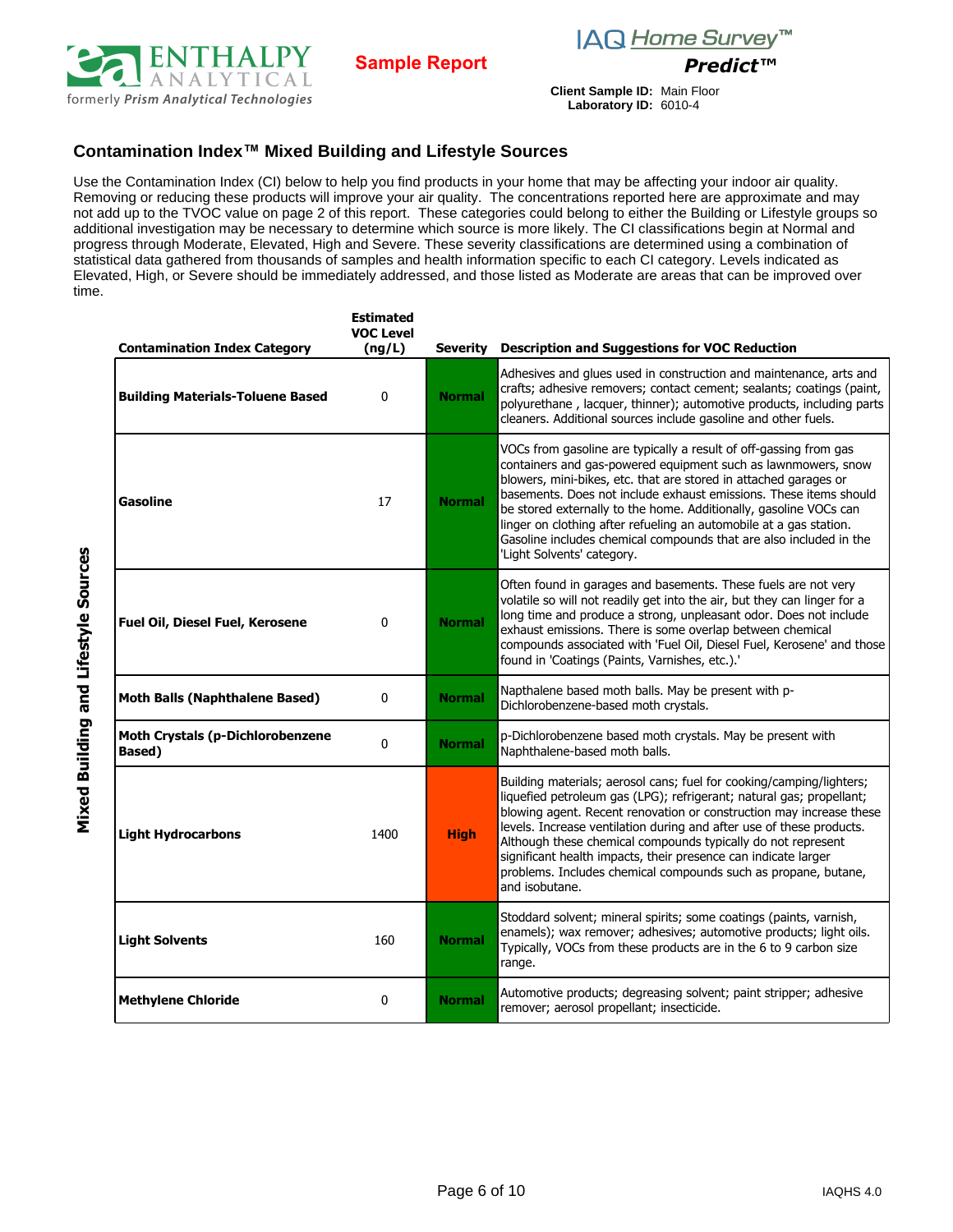



**Client Sample ID:** Main Floor **Laboratory ID:** 6010-4

### **Contamination Index™ Lifestyle Sources**

Use the Contamination Index (CI) below to help you find products in your home that may be affecting your indoor air quality. Removing or reducing these products will improve your air quality. The concentrations reported here are approximate and may not add up to the TVOC value on page 2 of this report. These categories are typically brought into the home by the occupants and can often be readily identified and removed or contained. The CI classifications begin at Normal and progress through Moderate, Elevated, High and Severe. These severity classifications are determined using a combination of statistical data gathered from thousands of samples and health information specific to each CI category. Levels indicated as Elevated, High, or Severe should be immediately addressed, and those listed as Moderate are areas that can be improved over time.

| <b>Contamination Index Category</b> | <b>Estimated</b><br><b>VOC Level</b><br>(ng/L) | Severity        | <b>Description and Suggestions for VOC Reduction</b>                                                                                                                                                                                                                                                                                                                                                                                        |
|-------------------------------------|------------------------------------------------|-----------------|---------------------------------------------------------------------------------------------------------------------------------------------------------------------------------------------------------------------------------------------------------------------------------------------------------------------------------------------------------------------------------------------------------------------------------------------|
| <b>Personal Care Products</b>       | 140                                            | <b>Normal</b>   | Soap, deodorant, lotions, perfumes, hair coloring supplies, nail care<br>supplies, oral hygiene products, etc. These products contain many<br>VOCs that will dissipate if use is discontinued or reduced. Consider<br>storing these products in a closed container when not in use, and<br>dispose of unused products. Also, run an exhaust fan or open a<br>window when using these products.                                              |
| <b>Alcohol Products</b>             | 190                                            | <b>Moderate</b> | Household cleaning products, antiseptic wipes, hand sanitizers, some<br>solvents, reed diffusers, consumable alcohol, and some<br>pharmaceuticals. These concentrations will be reduced by removing<br>unnecessary products or proper storage of those materials in closed<br>airtight containers. Promptly rinse empty alcoholic beverage<br>containers and place outside if possible. Consolidate cleaning products<br>to the essentials. |
| <b>Odorants and Fragrances</b>      | 70                                             | <b>Normal</b>   | VOCs in this cateogry can be found in scented candles, potpourri, air<br>fresheners, scented cleaning products, and scented personal care<br>products. Consider reducing use of scented products and store<br>unused products in a tight fitting container.                                                                                                                                                                                 |
| <b>Dry Cleaning Solvents</b>        | 0                                              | <b>Normal</b>   | Typical dry-cleaning methods employ the use of carcinogenic<br>chemicals. Dry-cleaning should be allowed to vent outside, without<br>plastics bags, before being placed inside.                                                                                                                                                                                                                                                             |
| <b>Medicinals</b>                   | 0                                              | <b>Normal</b>   | Ointments and creams, topical first aid/pain relievers.                                                                                                                                                                                                                                                                                                                                                                                     |

Lifestyle Related Sources **Lifestyle Related Sources**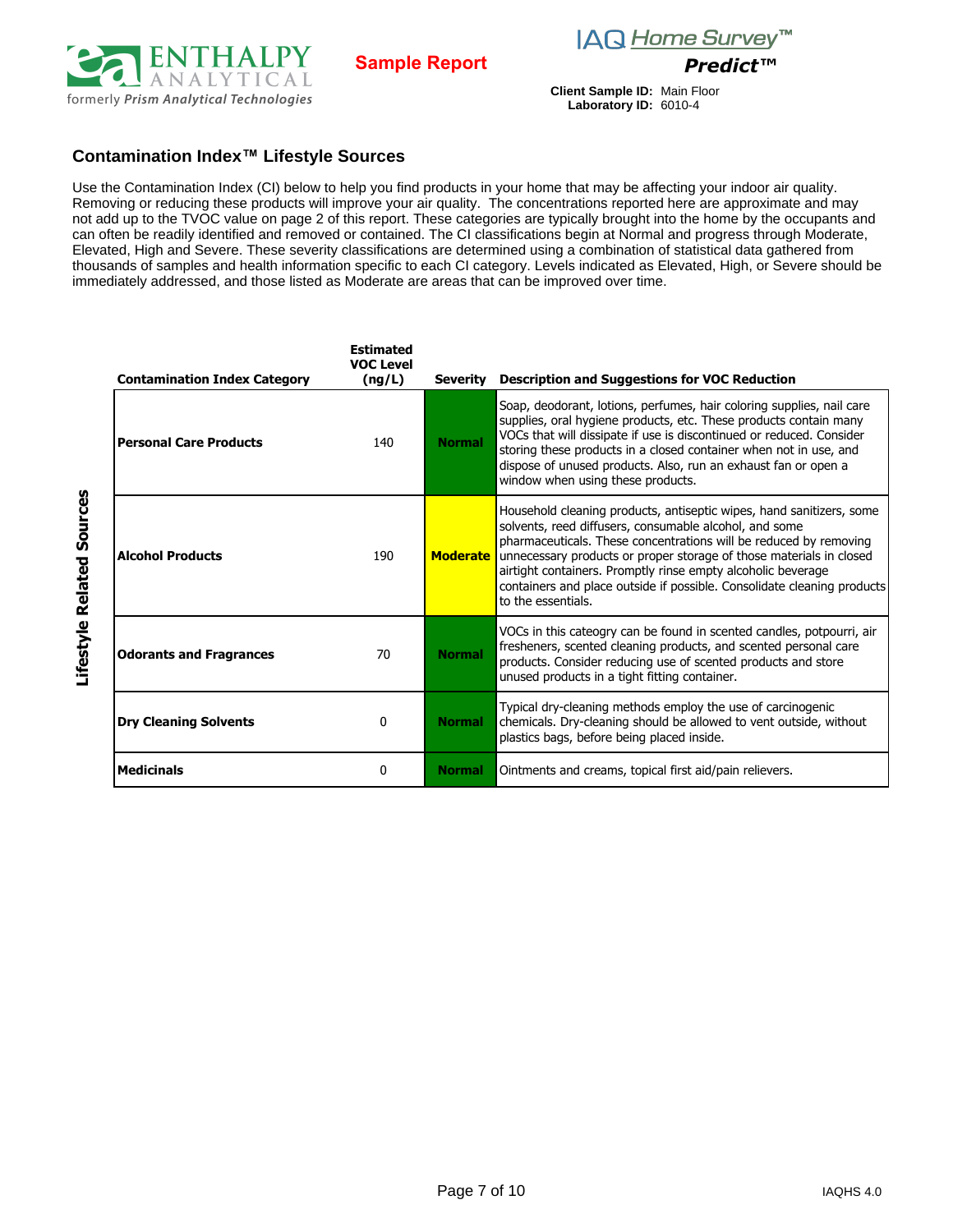

**Client Sample ID:** Main Floor **Laboratory ID:** 6010-4

# **Significant VOCs**

Based upon your specific home air analysis, the chemical compounds listed below are significant contributors to the TVOC level reported on page 2 of your IAQ Home Survey Report or are indicative of specific types of products or problems. Compounds from a variety of chemical classes are represented here, although only the most common or most notable are specifically listed. These chemical compounds may come from a variety of sources as shown in the Contamination Index section of this report.

Locating and removing the source of the chemical compound is the most effective way to reduce the concentration of that chemical compound. If removing the source is not possible, try to contain it in some way (e.g., placing the source in an air-tight container when not in use). In addition, many homes have insufficient ventilation so increasing the amount of outside air or filtering or purifying re-circulated inside air will almost always reduce the TVOC. Since VOCs may continue to off-gas even when the sources are stored, ventilation and air-purification methods may need to be employed continuously in order to keep the VOC levels low.

The Chemical Abstracts Service (CAS) registry number after the chemical compound name in the table below is a unique identifier for that chemical compound and is often the best means to search for additional information. The two VOC levels in the table below (ng/L and ppb) are different ways of describing the same concentration.

| Compound         | <b>CAS</b>               | <b>Estimated</b><br><b>VOC Level</b> | <b>Estimated</b><br><b>VOC Level</b> | <b>Description</b>                                                                                                                                        |
|------------------|--------------------------|--------------------------------------|--------------------------------------|-----------------------------------------------------------------------------------------------------------------------------------------------------------|
|                  |                          | (ng/L)                               | (ppb)                                |                                                                                                                                                           |
| <b>Isobutane</b> | 75-28-5                  | 1300                                 | 520                                  | Gasoline and fuel additive; aerosol propellant; refrigerant;<br>cooking/camping/lighter fluids                                                            |
| Ethanol          | $64 - 17 - 5$            | 190                                  | 100                                  | Cleaners, especially antiseptic wipes; personal care;<br>consumable alcohol; some solvents; renewable gasoline<br>component; pharmaceuticals              |
| Butane (C 4)     | 106-97-8                 | 75                                   | 31                                   | Aerosol propellant; cooking/camping/lighters fluids; liquefied<br>petroleum gas (LPG); refrigerant; food additive                                         |
| a-Pinene         | 80-56-8                  | 32                                   | 6                                    | Pine lumber; fragrances and essential oils; solvents; insecticides                                                                                        |
| Acetone          | 67-64-1                  | 28                                   | 11                                   | Personal care, especially nail care; cleaners; paints and<br>coatings; strippers and thinners; PVC cleaner; caulks and<br>adhesives; wood filler; solvent |
| Propane          | 74-98-6                  | 23                                   | 13                                   | Fuel, Liquified Petroleum Gas (LPG); aerosol and spray<br>propellant                                                                                      |
| Limonene         | 138-86-3 or<br>5989-27-5 | 22                                   | 4                                    | Limonene (CAS 138-86-3) or d-Limonene (CAS 5989-27-<br>5) Fragrances; paints and coatings; cleaners; solvent;<br>preservative                             |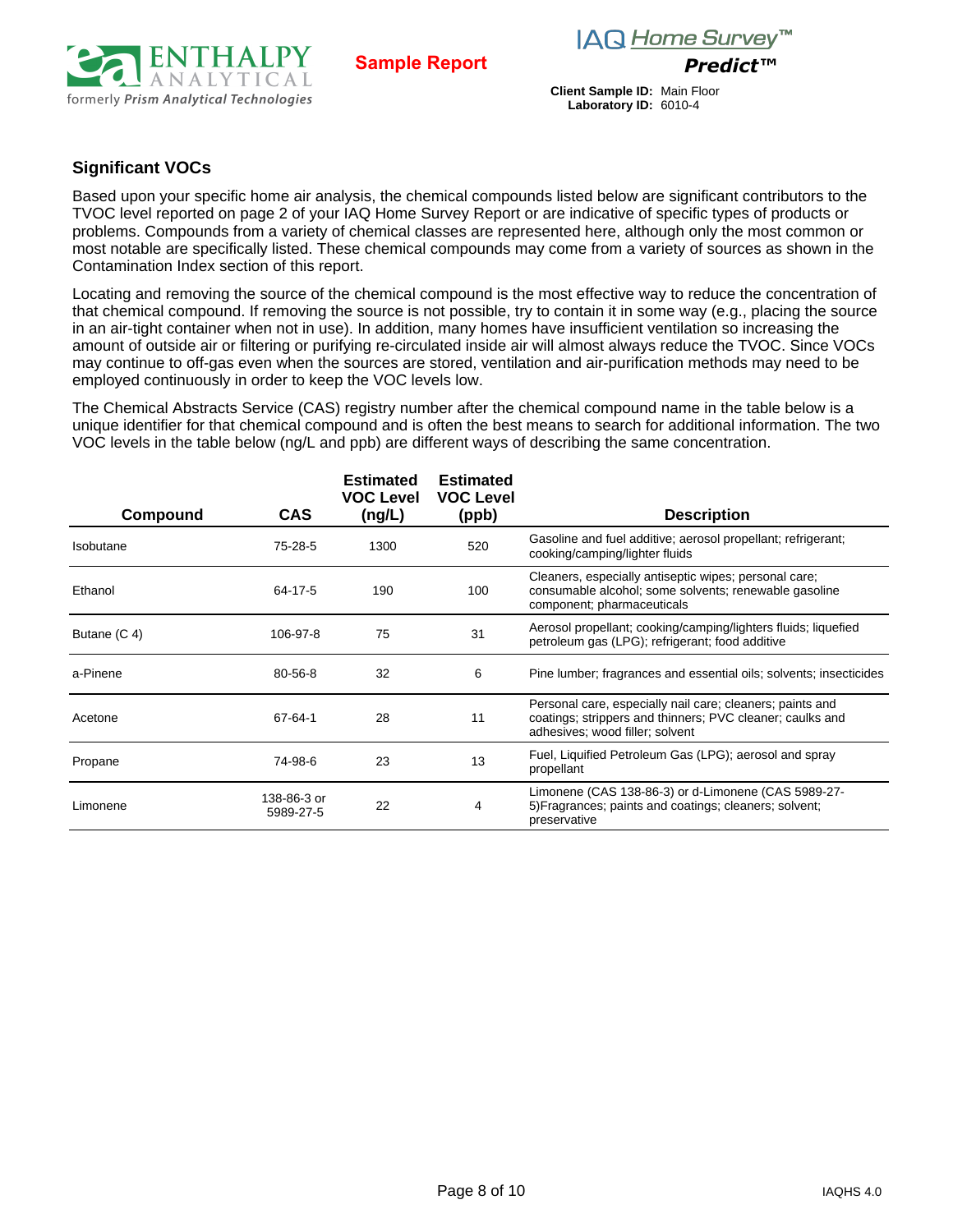

**Client Sample ID: Laboratory ID:** Main Floor 6010-4

#### **Supplemental Information: Odorants**

Many chemical compounds have odors associated with them, some pleasant and some unpleasant. These odors can combine to create different odors, making odor identification more difficult. The odor descriptions for the compounds reported in this air sample are listed below as well as some of the more common sources.

| Compound              | <b>CAS</b>                       | Conc.<br>(ppb) | <b>Odor Range</b><br>(ppb) | <b>Odor Description</b>                 |
|-----------------------|----------------------------------|----------------|----------------------------|-----------------------------------------|
|                       | Acetone 67-64-1                  | 11             | 400 - 11,745,000           | sweet, fruity, etherous                 |
| Butane (C 4) 106-97-8 |                                  | 31             | 421 - 5,048,000            | natural gas                             |
|                       | Ethanol 64-17-5                  | 100            | 90 - 40,334,000            | vinous, alcohol                         |
| Limonene              | 138-86-3<br>or 5989-<br>$27 - 5$ | 4              | $2 - 310$                  | lemon, plastic, citrus, rubber, terpeny |
| Propane               | 74-98-6                          | 13             | 1,497,000 - 19,964,000     | natural gas                             |